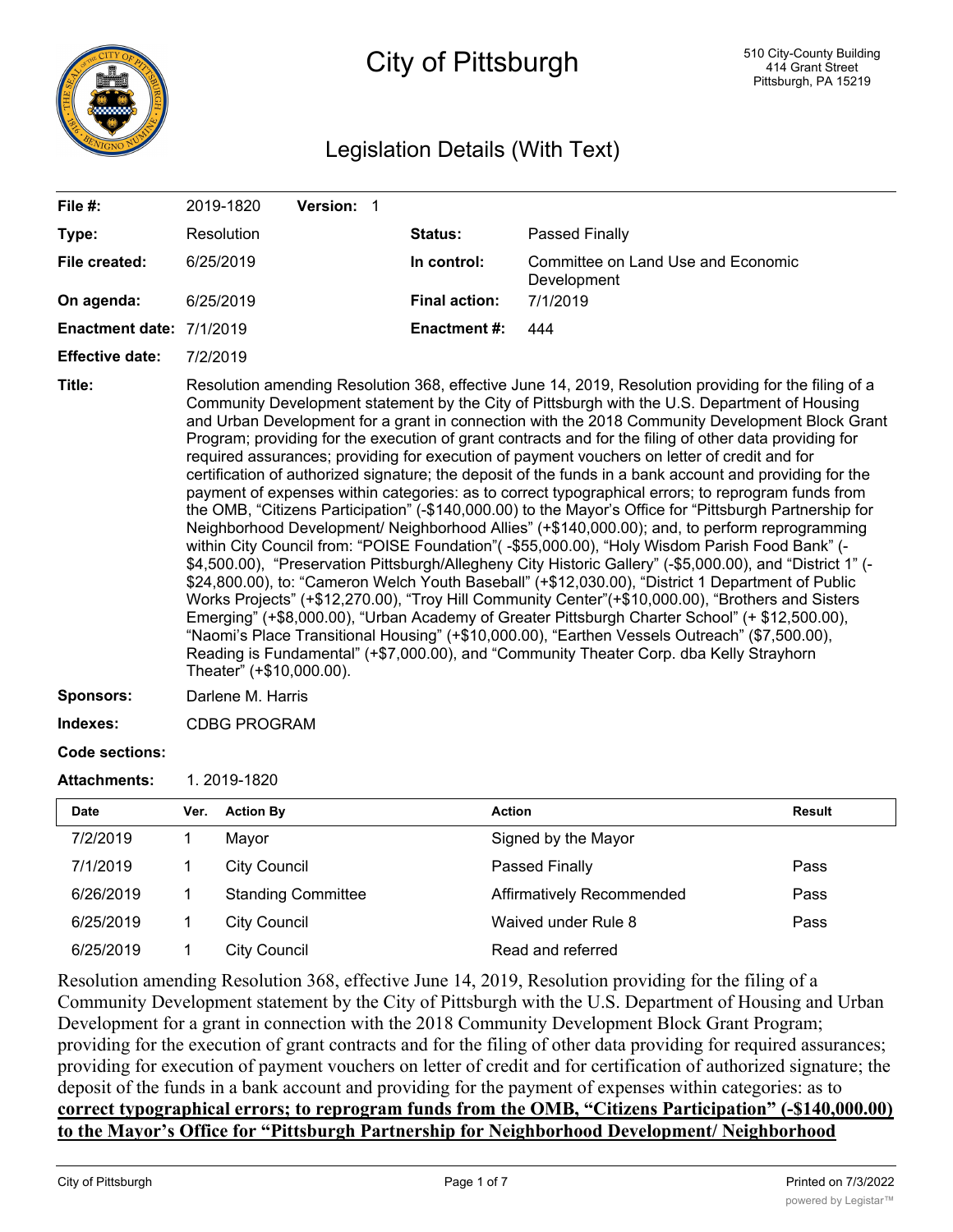**Allies" (+\$140,000.00); and, to perform reprogramming within City Council from**: **"POISE Foundation"( -\$55,000.00), "Holy Wisdom Parish Food Bank" (-\$4,500.00), "Preservation Pittsburgh/Allegheny City Historic Gallery" (-\$5,000.00), and "District 1" (-\$24,800.00), to: "Cameron Welch Youth Baseball" (+\$12,030.00), "District 1 Department of Public Works Projects" (+\$12,270.00), "Troy Hill Community Center"(+\$10,000.00), "Brothers and Sisters Emerging" (+\$8,000.00), "Urban Academy of Greater Pittsburgh Charter School" (+ \$12,500.00), "Naomi's Place Transitional Housing" (+\$10,000.00), "Earthen Vessels Outreach" (\$7,500.00), Reading is Fundamental" (+\$7,000.00), and "Community Theater Corp. dba Kelly Strayhorn Theater" (+\$10,000.00).**

**Be it resolved by the Council of the City of Pittsburgh as follows:**

**Section 1.**

Resolution No. 368, effective June 14, 2019, which presently reads as follows:

The Mayor of the City of Pittsburgh is hereby authorized to designate, for use by the City Controller, the following program categories for the 2018 Community Development Block Grant Program:

| 13,913,919.00 |
|---------------|
| 4,640,800.00  |
| 707,969.00    |
| 3,900,150.00  |
| 300,000.00    |
| 250,000.00    |
| 750,000.00    |
| 505,000.00    |
| 1,945,000.00  |
| 100,000.00    |
| 80,000.00     |
| 735,000.00    |
|               |

Is hereby amended to read as follows:

# **SEE ATTACHMENT**

| Organization                                          | <b>Original Budget</b> | <b>Changes + or - Revised Budget</b> |
|-------------------------------------------------------|------------------------|--------------------------------------|
| <b>City Council</b>                                   | 735,000.00             | 735,000.00                           |
| ACH Clear Pathways 0130045180.58101.005,000.00        |                        | 5,000.00                             |
| African American Chamber of Commerce 013,000.00       |                        | 3,000.00                             |
| Aleph Institute 0123256180.58101.00                   | 3,000.00               | 3,000.00                             |
| Allen Place Community Services 0130038183,500.00      |                        | 3,500.00                             |
| Allies for Health + Wellbeing $0129787180.55,000.00$  |                        | 5,000.00                             |
| Beechview Manor/Housing Management Sei5,000.00        |                        | 5,000.00                             |
| Beechview Revitalization Advisory Group 013020,000.00 |                        | 20,000.00                            |
| Bhutanese Community Association 01301908,000.00       |                        | 8,000.00                             |
| Big Brothers Big Sisters of Greater Pittsburg2,500.00 |                        | 2,500.00                             |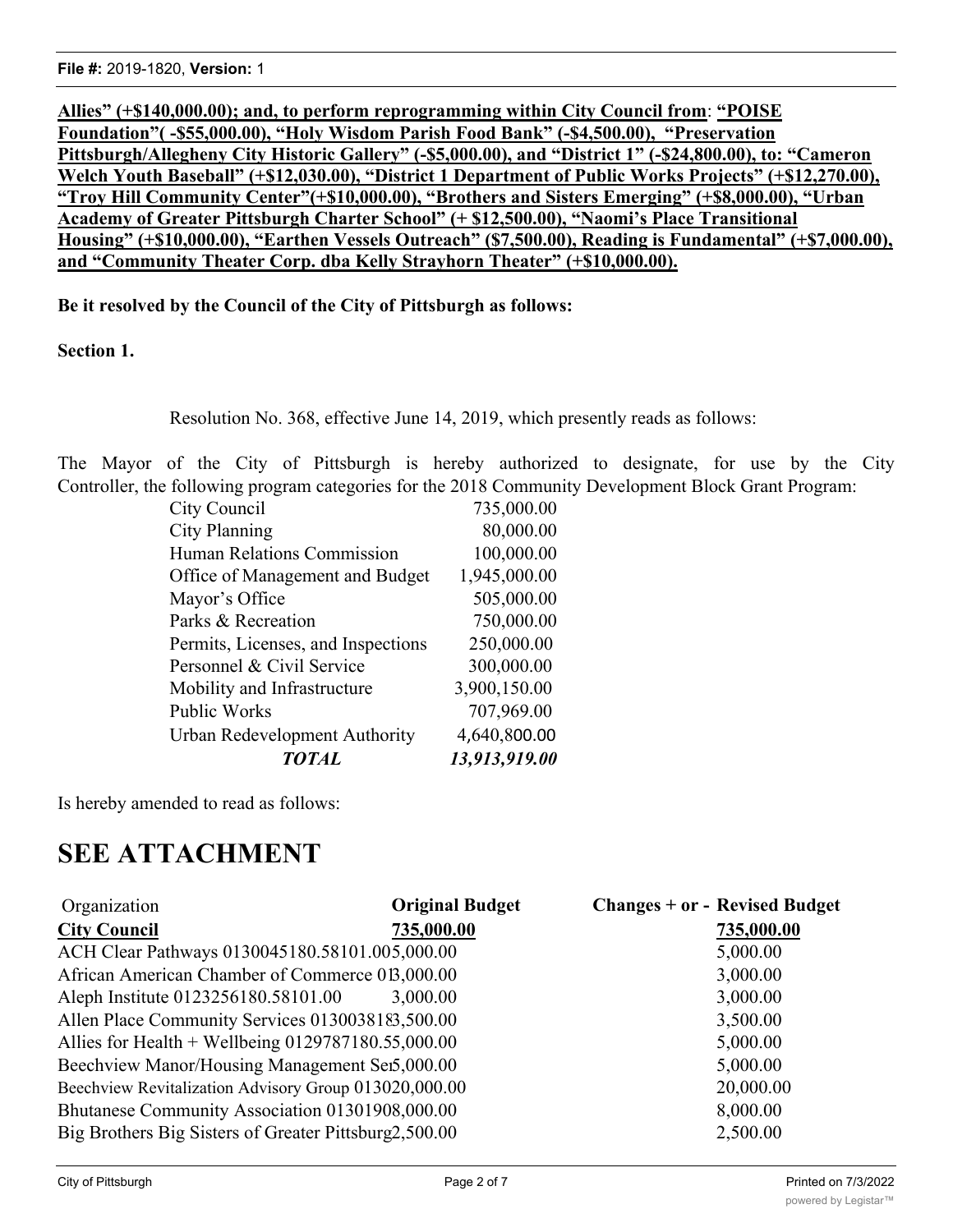#### **File #:** 2019-1820, Version: 1

| Birmingham Foundation/Mt. Washington Coil 0,000.00<br>0123310180.58101.00                  |                             | 10,000.00             |
|--------------------------------------------------------------------------------------------|-----------------------------|-----------------------|
| Birmingham Foundation/Westside Mustangs5,000.00                                            |                             | 5,000.00              |
| Bloomfield Citizens Council 0129864180.583,000.00                                          |                             | 3,000.00              |
| Bloomfield Development Corp 0123316180.10,000.00                                           |                             | 10,000.00             |
| Bloomfield Preservation and Heritage 012112,500.00                                         |                             | 2,500.00              |
| Bloomfield-Garfield Corporation 0121132182,500.00                                          |                             | 2,500.00              |
| Brashear Association 0129755180.58101.0013,000.00                                          |                             | 13,000.00             |
| Brashear Association/Henry Kaufman Food 2,500.00                                           |                             | 2,500.00              |
| 0130099180.58101.00                                                                        |                             |                       |
| Brightwood Civic Group 0121142180.581015,000.00                                            |                             | 5,000.00              |
| Brookline Christian Food Pantry 0123130185,000.00                                          |                             | 5,000.00              |
| Brookline Teen Outreach 0130191180.581014,000.00                                           |                             | 4,000.00              |
| <b>Brothers and Sisters Emerging 0130073180.00</b>                                         | $+8,000.00$                 | 8,000.00              |
| Building Bridges for Business 0130100180.52,500.00                                         |                             | 2,500.00              |
| <b>Cameron Welch Youth Baseball 013022810.00</b>                                           | $+12,030.00$                | 12,030.00             |
| Carrick Community Council 0123317180.5817,000.00                                           |                             | 17,000.00             |
| Catholic Youth Association of Pittsburgh, In5,000.00                                       |                             | 5,000.00              |
| Center for Victims - Crisis Intervention 01281,500.00                                      |                             | 1,500.00              |
| Center for Victims/Pittsburgh Mediation Cer2,500.00                                        |                             | 2,500.00              |
| Children 2 Champions/North Shore Stallions5,000.00                                         |                             | 5,000.00              |
| Children's Museum of Pittsburgh 012310119,000.00                                           |                             | 9,000.00              |
| Community Human Services 0123179180.511,000.00                                             |                             | 11,000.00             |
| Community Human Services / Oakland Busi2,500.00                                            |                             | 2,500.00              |
| 0123124180.58101.00                                                                        |                             |                       |
|                                                                                            | $+10,000.00$                | 10,000.00             |
| <b>Community Theater Corp. dba Kelly Stra0.00</b><br>District 1 0123373180.58101.00        | $-24,800.00$                | 0.00                  |
| 24,800.00                                                                                  |                             |                       |
| District 1 DPW Projects 0123373180.58100.00<br>Earthen Vessels Outreach 0123240180.5810.00 | $+12,270.00$<br>$+7,500.00$ | 12,270.00<br>7,500.00 |
| East End Cooperative Ministries 0129761180,500.00                                          |                             | 2,500.00              |
|                                                                                            |                             |                       |
| The Education Partnership 0130224180.581(10,000.00                                         |                             | 10,000.00             |
| Emmaus Community of Pittsburgh 01233042,500.00                                             |                             | 2,500.00              |
| Friendship Circle 0130152180.58101.00<br>5,000.00                                          |                             | 5,000.00              |
| Friendship Community Group 0130076180.52,500.00                                            |                             | 2,500.00              |
| Greater Pittsburgh Arts Council 01300771802,500.00                                         |                             | 2,500.00              |
| Greater Pittsburgh Community Food Bank 077,500.00                                          |                             | 77,500.00             |
| Greater Pittsburgh Literacy Council 01300642,500.00                                        |                             | 2,500.00              |
| Hazelwood Initiative 0129131180.58101.00 10,000.00                                         |                             | 10,000.00             |
| Hazelwood Initiative (10,000.00                                                            |                             | 10,000.00             |
| Higher Achievement Inc 0130153180.581012,500.00                                            |                             | 2,500.00              |
| Hill District CDC 0121181180.58101.00<br>10,000.00                                         |                             | 10,000.00             |
| 13,000.00<br>Hilltop Alliance 0130108180.58101.00                                          |                             | 13,000.00             |
| Holy Wisdom Parish Food Bank 012332714,500.00                                              | $-4,500.00$                 | 0.00                  |
| Jewish Association on Aging 0123191180.58,000.00                                           |                             | 3,000.00              |
| Jewish Community Center - Young Men and 2,500.00                                           |                             | 2,500.00              |
| 0123128180.58101.00                                                                        |                             |                       |
| Jewish Family and Children's Service - Refu5.500.00                                        |                             | 5.500.00              |

Beechview Revitalization Advisory Group 0130134180.58101.00 20,000.00 20,000.00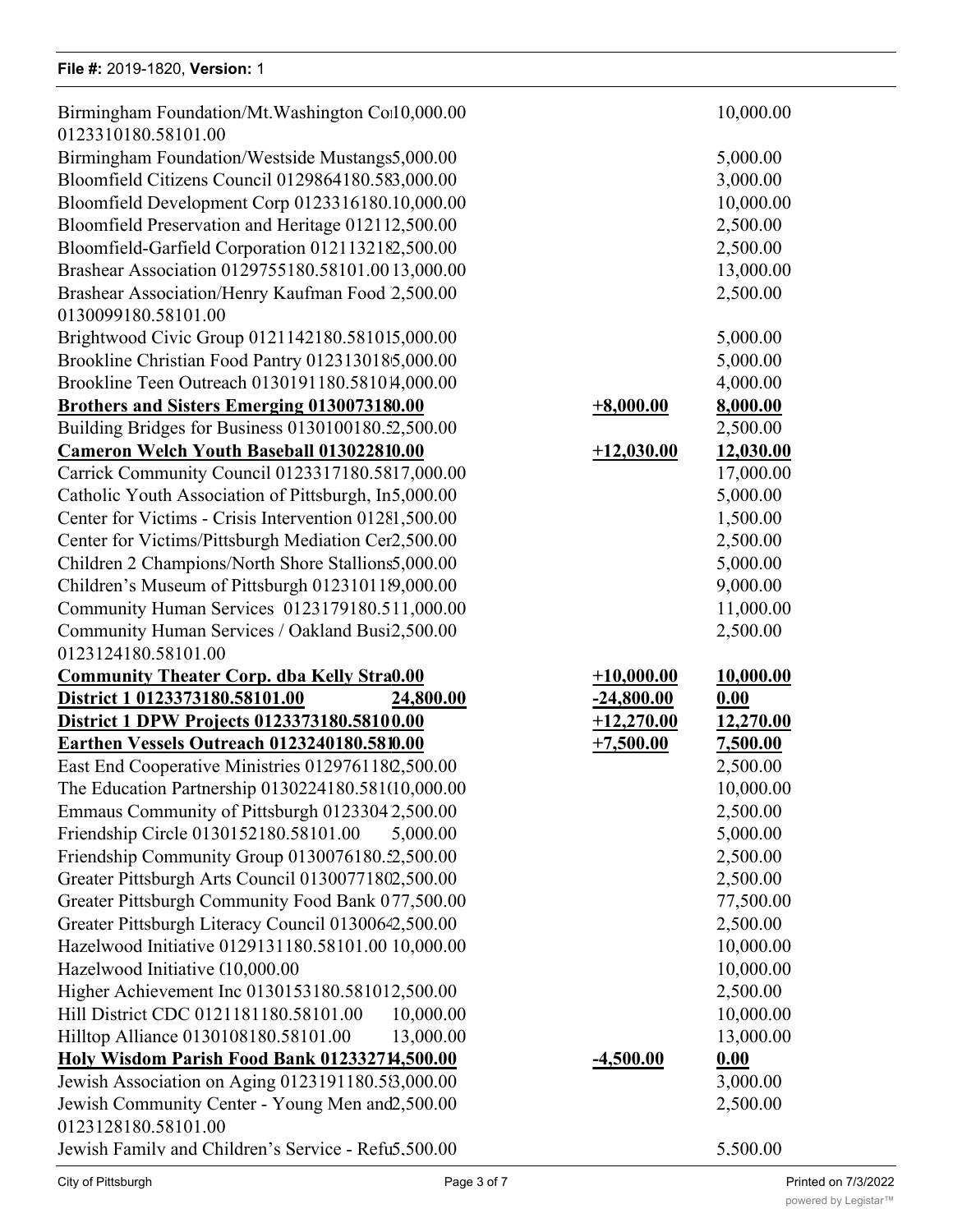#### **File #: 2019-1820, Version: 1**

Jewish Community Center - Young Men and Women's Hebrew Association

2,500.000 2,500.000 2,500.000 2,500.000 2,500.000 2,500.000 2,500.000 2,500.000 2,500.000 2,500.000 2,500.000

|                                                         |                  | د د د د د چو |
|---------------------------------------------------------|------------------|--------------|
| Jewish Family and Children's Services - Car2,500.00     |                  | 2,500.00     |
| Jewish Family and Children's Services - Foo3,000.00     |                  | 3,000.00     |
| Lawrenceville Corporation 0123332180.5817,500.00        |                  | 7,500.00     |
| Lawrenceville United 0129855180.58101.0010,000.00       |                  | 10,000.00    |
| Lincoln Place Presbyterian 0123377180.5816,000.00       |                  | 3,000.00     |
| Macedonia Family and Community Enrichm5,000.00          |                  | 5,000.00     |
| Mt. Washington CDC 0129780180.58101.002,500.00          |                  | 2,500.00     |
| <b>Naomi's Place Transitional Housing 012980.00</b>     | $+10,000.00$     |              |
|                                                         |                  | 10,000.00    |
| National Council of Jewish Women 01213775,500.00        |                  | 5,500.00     |
| Neighborhood Academy 0130104180.581012,500.00           |                  | 2,500.00     |
| Northside Coalition of Fair Housing 0129859,500.00      |                  | 9,500.00     |
| Northside Community Development Fund 012,500.00         |                  | 2,500.00     |
| Northside Leadership Conference/ Bridge Cc10,000.00     |                  | 10,000.00    |
| Northside Partnership 0130203180.58101.005,000.00       |                  | 5,000.00     |
| Oakland Planning and Development Corp. 05,000.00        |                  | 5,000.00     |
| Pa Cleanways of Allegheny County 01233652,500.00        |                  | 2,500.00     |
| Pennsylvania Resource Council 01231511802,500.00        |                  | 2,500.00     |
| People's Oakland 0129970180.58101.00<br>2,500.00        |                  | 2,500.00     |
| Persad Center 0121384180.58101.00<br>7,000.00           |                  | 7,000.00     |
| Pittsburgh Action Against Rape 012965518012,500.00      |                  | 12,500.00    |
| Pittsburgh Community Kitchen / Community3,000.00        |                  | 3,000.00     |
| Pittsburgh Community Services - Hunger 0164,000.00      |                  | 64,000.00    |
| Pittsburgh Community Services - Safety 01216,000.00     |                  | 16,000.00    |
| Pittsburgh Musical Theatre 0123309180.5815,000.00       |                  | 5,000.00     |
| Pittsburgh Parks Conservancy 0123243180.52,500.00       |                  | 2,500.00     |
| Pittsburgh Project 0123198180.58101.00<br>5,000.00      |                  | 5,000.00     |
|                                                         |                  |              |
| POISE Foundation 0123279180.58101.00 65,000.00          | $-55,000.00$     | 10,000.00    |
| <b>Preservation Pittsburgh/Allegheny City H5,000.00</b> | <u>-5,000.00</u> | 0.00         |
| Prevention Point Pittsburgh 0123289180.5815,000.00      |                  | 5,000.00     |
| <b>Reading is Fundamental 0123052180.58100.00</b>       | $+7,000.00$      | 7,000.00     |
| Riverview Apartments 0123054180.58101.03,000.00         |                  | 3,000.00     |
| Saint Ambrose Manor 0129909180.58101.0(6,000.00         |                  | 6,000.00     |
| Saint Clair Athletic Association 01212721804,000.00     |                  | 4,000.00     |
| Saint Mark's Evangelical Lutheran /Brooklin6,000.00     |                  | 6,000.00     |
| Saint Paul's Benevolent \$ Missionary Institu2,500.00   |                  | 2,500.00     |
| Saint Rosalia Church/Saint Rosalia Food Bai3,000.00     |                  | 3,000.00     |
| Schenley Heights CDC 0129852180.58101.010,000.00        |                  | 10,000.00    |
| Shepherd Wellness Community 01297911808,500.00          |                  | 8,500.00     |
| Sheraden United Methodist Church/Kidz Clt5,000.00       |                  | 5,000.00     |
| Southside Slopes Neighborhood Association2,500.00       |                  | 2,500.00     |
| St. Mary of the Mount Church/Washington F2,500.00       |                  | 2,500.00     |
| 0121296180.58101.00                                     |                  |              |
| Steel City Boxing 0129982180.58101.00<br>2,500.00       |                  | 2,500.00     |
| The Open Door 0130193180.58101.00<br>10,000.00          |                  | 10,000.00    |
| Tree of Hope 0129866180.58101.00<br>2,500.00            |                  | 2,500.00     |
|                                                         |                  |              |
| Troy Hill Community Center 0130227180.0.00              | $+10,000.00$     | 10,000.00    |
| IInian Draiget 0122125180 58101 00<br>2 000 00          |                  | 2 000 00     |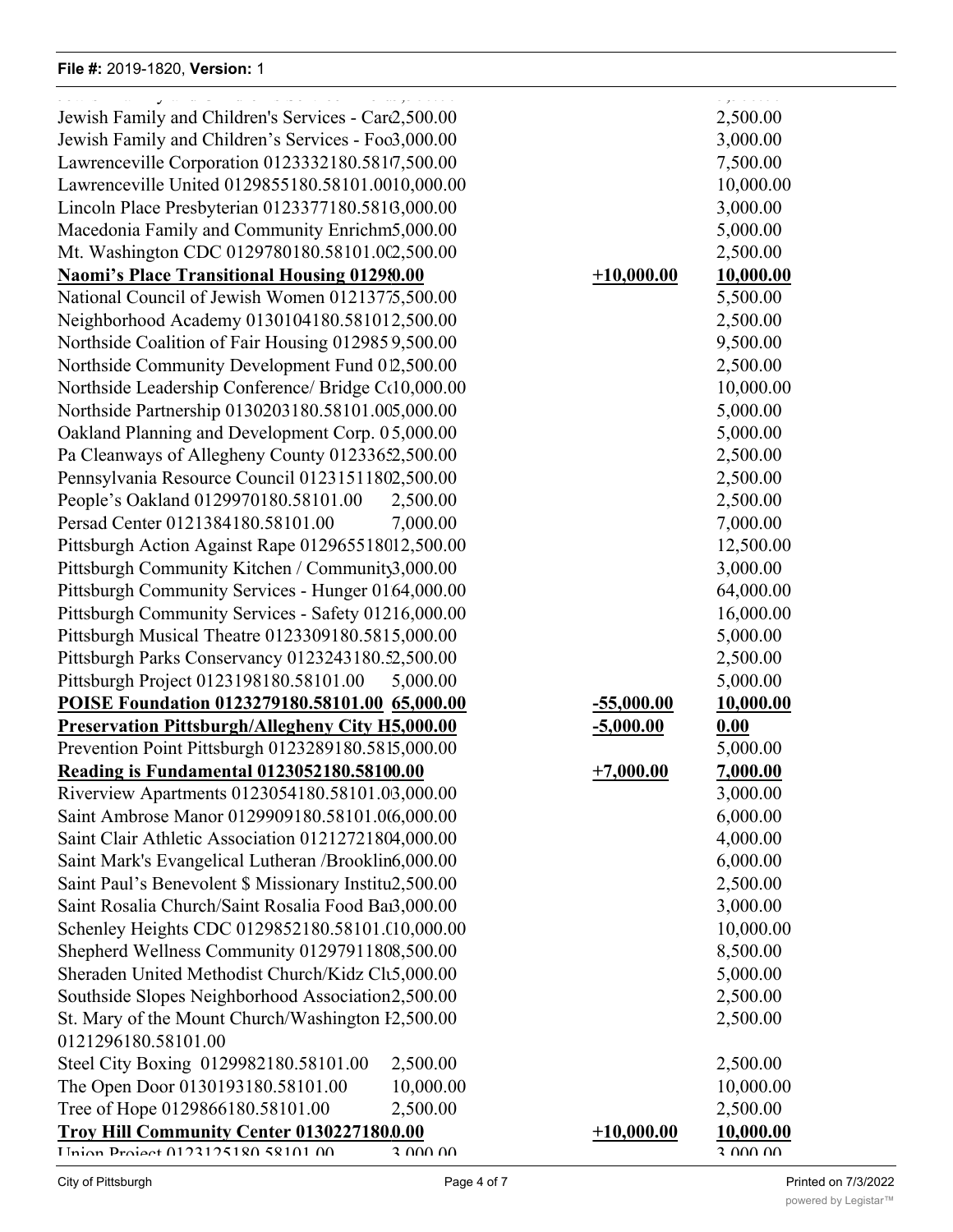#### City of Pittsburgh

| File #: 2019-1820, Version: 1                                                                                                                         |                                                   |               |                       |
|-------------------------------------------------------------------------------------------------------------------------------------------------------|---------------------------------------------------|---------------|-----------------------|
| UIIIUII FIUJELI UIZJIZJIOU.JOIUI.UU<br>Uptown Partners 0123298180.58101.00                                                                            | J,UUU.UU<br>5,000.00                              |               | J,UUU.UU<br>5,000.00  |
| <b>Urban Academy of Greater Pittsburgh Ch0.00</b>                                                                                                     |                                                   | $+12,500.00$  | 12,500.00             |
| Western Pennsylvania Conservancy 01260025,000.00                                                                                                      |                                                   |               | 5,000.00              |
| Western PA School for the Blind 0123387182,500.00                                                                                                     |                                                   |               | 2,500.00              |
| West End Boxing Academy/Pittsburgh Athle10,000.00                                                                                                     |                                                   |               | 10,000.00             |
| Women's Center and Shelter 0125046180.5810,000.00                                                                                                     |                                                   |               | 10,000.00             |
| <b>City Planning</b>                                                                                                                                  | 80,000.00                                         |               | 80,000.00             |
| ADA Compliance 1121151180.58101.00                                                                                                                    | 40,000.00                                         |               | 40,000.00             |
| Comprehensive Plan 1167373180.58101.00 40,000.00                                                                                                      |                                                   |               | 40,000.00             |
| <b>Commission on Human Relations</b>                                                                                                                  | 100,000.00                                        |               | 100,000.0             |
| Commission Operations- Fair Housing 0538 100,000.00                                                                                                   |                                                   |               | 100,000.0             |
| <b>Office of Management and Budget</b>                                                                                                                | 1,945,000.00                                      |               | <u>1,945,000</u>      |
| CDBG Administration 1256332180.58101.095,000.00                                                                                                       |                                                   |               | 95,000.00             |
| CDBG Personnel 1250000180.58101.00                                                                                                                    | 1,100,000.00                                      |               | 1,100,000             |
| <u>Citizens Participation 1256900180.5810.00140,000.00</u>                                                                                            |                                                   | $-140,000.00$ | 0.00                  |
| Community Based Organizations 122100018650,000.00                                                                                                     |                                                   |               | 650,000.0             |
| Urban League-Housing Counseling 121630.100,000.00                                                                                                     |                                                   |               | 100,000.0             |
| <b>Mayor's Office</b>                                                                                                                                 | 505,000.00                                        |               | 505,000.0             |
| Bhutenese Community Association of Pittsb5,000.00                                                                                                     |                                                   |               | 5,000.00              |
| Bidwell Training Center 0223343180.581013,250.00                                                                                                      |                                                   |               | 3,250.00              |
| Bloomfield Citizens Council 0229864180.582,500.00                                                                                                     |                                                   |               | 2,500.00              |
| Bloomfield Development Corporation 022332,500.00                                                                                                      |                                                   |               | 2,500.00              |
| Bloomfield Garfield Corporation 0221132182,500.00                                                                                                     |                                                   |               | 2,500.00              |
| Brashear Association / Henry Kaufman Food7,500.00<br>0230099180.58101.00                                                                              |                                                   |               | 7,500.00              |
| Breaking the Chains of Poverty (A. Philip Rt10,000.00                                                                                                 |                                                   |               | 10,000.00             |
|                                                                                                                                                       | Brookline Christian Food Pantry 0223130182,500.00 |               | 2,500.00              |
|                                                                                                                                                       |                                                   |               |                       |
|                                                                                                                                                       | 2,500.00                                          |               | 2,500.00              |
| Catholic Charities 0223092180.58101.00<br>Center for Victims - Crisis Intervention 02237,500.00                                                       |                                                   |               |                       |
|                                                                                                                                                       |                                                   |               | 2,500.00              |
|                                                                                                                                                       |                                                   |               | 3,750.00              |
| Community Alliance of Spring Garden/East 2,500.00<br>Community Empowerment Association 02253,750.00<br>Community Human Services 0223179180.583,750.00 |                                                   |               | 37,500.00<br>3,750.00 |
|                                                                                                                                                       |                                                   |               | 2,500.00              |
| Community Human Services / Oakland Busi2,500.00<br>0223124180.58101.00<br>East Allegheny Community Council 0221332,500.00                             |                                                   |               | 2,500.00              |

East End Cooperative Ministries 0229761186,250.00 3,250.00 Emmaus Community of Pittsburgh 0223304 3,500.00 3,500.00 Garfield Jubilee Association 0221342180.582,500.00 2,500.00 Greater Pittsburgh Community Food Bank 0.13,000.00 13,000.00 13,000.00 Greater Pittsburgh Literacy Council 02300642,500.00 2,500.00 2,500.00 Hazelwood Initiative 0229131180.58101.00 2,500.00 2,500.00 2,500.00 2,500.00 Energy Innovation Center Institute, Inc 0230197180.58101.00 10,000.00 10,000.00

Jewish Community Center - Young Men and Women's Hebrew Association

**Commission on Human Relations 100,000.00 100,000.00** 100,000.00 **Office of Management and Budget 1,945,000.00 1,945,000.00**

# 1,100,000.00 **Citizens Participation 1256900180.5810.00140,000.00 -140,000.00 0.00** 650,000.00 100,000.00

# **Mayor's Office 505,000.00 505,000.00** 7,500.00 7,500.00 2,500.00 2,500.00

2,500.00 2,500.00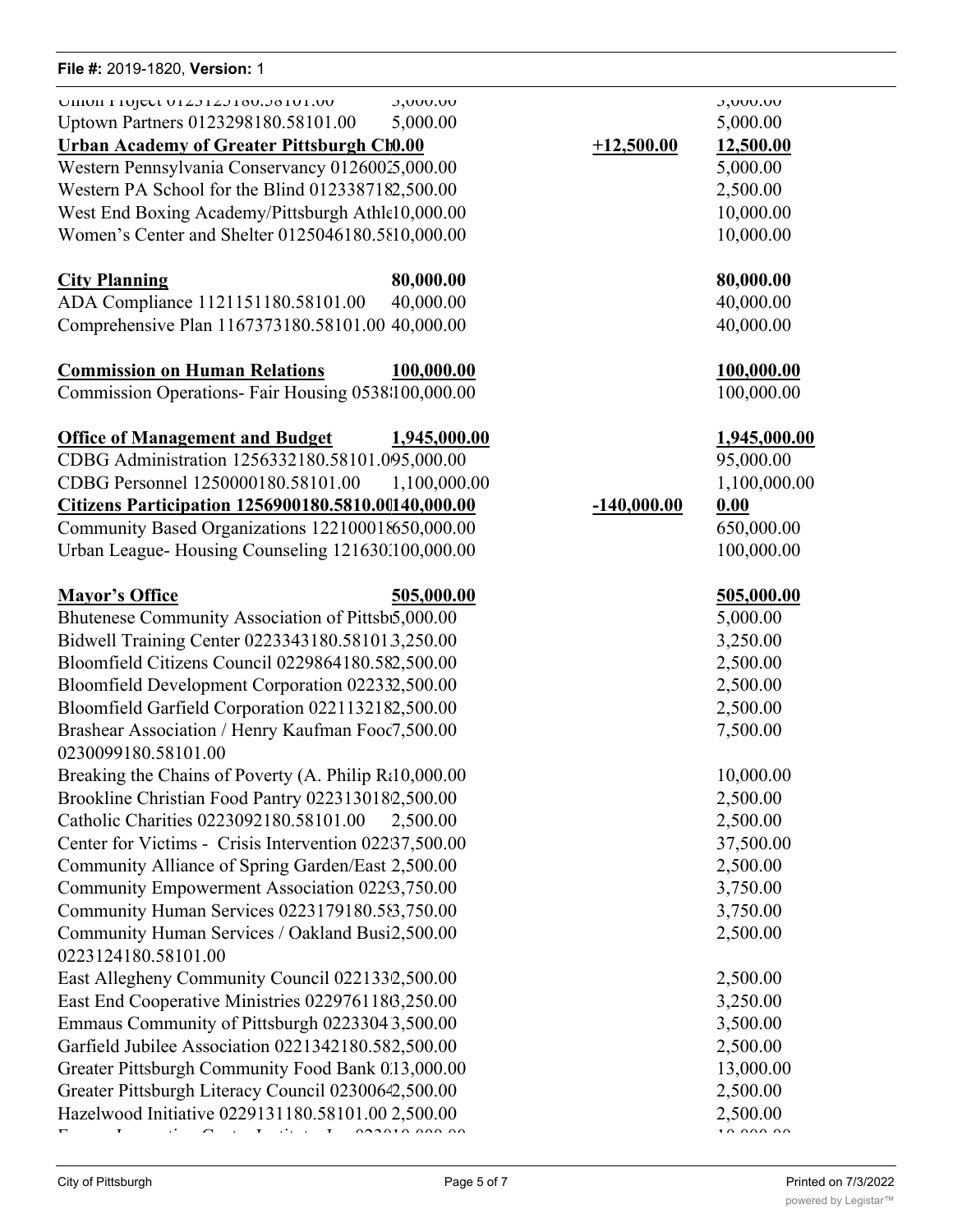$\frac{1}{100}$   $\frac{1}{100}$   $\frac{1}{100}$   $\frac{1}{100}$ , total  $\frac{1}{100}$ Energy Innovation Center Institute, Inc 023010,000.00 Jewish Community Center - Young Men and 2,500.00 2,500.00 0223128180.58101.00 Jewish Family and Children's Services - Foc3,500.00 Jewish Family and Children's Services - Car3,000.00 Jewish Family and Children's Services - Refi3,500.00 Just Harvest 0229958180.58101.00 2,500.00 2,500.00 Kingsley Association 0221197180.58101.002,500.00 Landforce 0230198180.58101.00 10,000.00 LifeSpan, Inc. 0230080180.58101.00 5,000.00 5,000.00 Lincoln Place Presbyterian Church 02233772,500.00 Little Sisters of the Poor 0230005180.581013,750.00 Macedonia Family & Community Enrichmen3,500.00 National Council of Jewish Women 02213772,500.00 Neighborhood Academy 0230110180.581012,500.00 Northside Community Development Fund 02,500.00 Oakland Planning & Development Corp 0222,500.00 Operation Better Block/Homewood Develop2,500.00 Persad Center 0221384180.58101.00 2,500.00 2,500.00 Pittsburgh Action Against Rape 022965518037,500.00 Pittsburgh Community Reinvestment Group 2,500.00 **Pittsburgh Partnership for Neighborhood 0.00** +1<sup>2</sup> **0225002180.58101.00** Pittsburgh Project 0223198180.58101.00 3,750.00 3,750.00 Pittsburgh Trade Institute 0230199180.581010,000.00 Prevent Another Crime Today 0230156180.52,500.00 Prevention Point Pittsburgh 0223289180.5812,500.00 Project Love Coalition 0230200180.58101.010,000.00 Reading is Fundamental 0223052180.58101.2,500.00 Rosedale Block Cluster 0224508180.58101.02,500.00 Saint Andrew's Lutheran Church 0229910182,500.00 Shepherd Wellness Community 02297911803,50.00 Sheraden United Methodist Kidz Klub 02300,500.00 Tree of Hope 0229866180.58101.00 5,000.00 5,000.00 Uptown Partners 0223298180.58101.00 2,500.00 2,500.00 Western Pennsylvania Conservancy 022600237,500.00 Women's Center and Shelter 0225046180.5837,500.00 YMCA Allegheny 0223238180.58101.00 2,500.00 2,500.00 YMCA Greater Pittsburgh-Homewood Food 2,500.00 Youth Places 0230011180.58101.00 10,000.00

#### **Parks & Recreation 750,000.00 750,000.00**

**Personnel & Civil Service 300,000.00 300,000.00**

Senior Community Program 5015003180.58750,000.00 750,000.00

## **Permits, Licenses, and Inspections 250,000.00 250,000.00**

Remediation of Condemned Buildings 1310(250,000.00 250,000.00 250,000.00

| 10,000.00            |               | 10,000.00              |
|----------------------|---------------|------------------------|
| 2,500.00             |               | 2,500.00               |
|                      |               |                        |
| 3,500.00             |               | 3,500.00               |
| 3,000.00             |               | 3,000.00               |
| 3,500.00             |               | 3,500.00               |
| 2,500.00             |               | 2,500.00               |
| 2,500.00             |               | 2,500.00               |
| 10,000.00            |               | 10,000.00              |
| 5,000.00             |               | 5,000.00               |
| 2,500.00             |               | 2,500.00               |
| 3,750.00             |               | 3,750.00               |
| 3,500.00             |               | 3,500.00               |
| 2,500.00             |               | 2,500.00               |
| 2,500.00             |               | 2,500.00               |
| 2,500.00             |               | 2,500.00               |
| 2,500.00             |               | 2,500.00               |
| 2,500.00             |               | 2,500.00               |
| 2,500.00             |               | 2,500.00               |
| 37,500.00            |               | 37,500.00              |
| 2,500.00             |               | 2,500.00               |
| 0.00                 | $+140,000.00$ | 140,000.00             |
|                      |               |                        |
| 3,750.00             |               | 3,750.00               |
| 10,000.00            |               | 10,000.00              |
| 2,500.00             |               | 2,500.00               |
| 2,500.00             |               | 2,500.00               |
| 10,000.00            |               | 10,000.00              |
| 2,500.00             |               | 2,500.00               |
| 2,500.00             |               | 2,500.00               |
| 2,500.00             |               | 2,500.00               |
| 3,50.00              |               | 3,500.00               |
| 2,500.00<br>5,000.00 |               | 2,500.00<br>5,000.00   |
| 2,500.00             |               | 2,500.00               |
| 37,500.00            |               |                        |
| 37,500.00            |               | 37,500.00<br>37,500.00 |
| 2,500.00             |               | 2,500.00               |
| 2,500.00             |               | 2,500.00               |
| 10,000.00            |               | 10,000.00              |
|                      |               |                        |
| 750,000.00           |               | 750,000.00             |
|                      |               |                        |